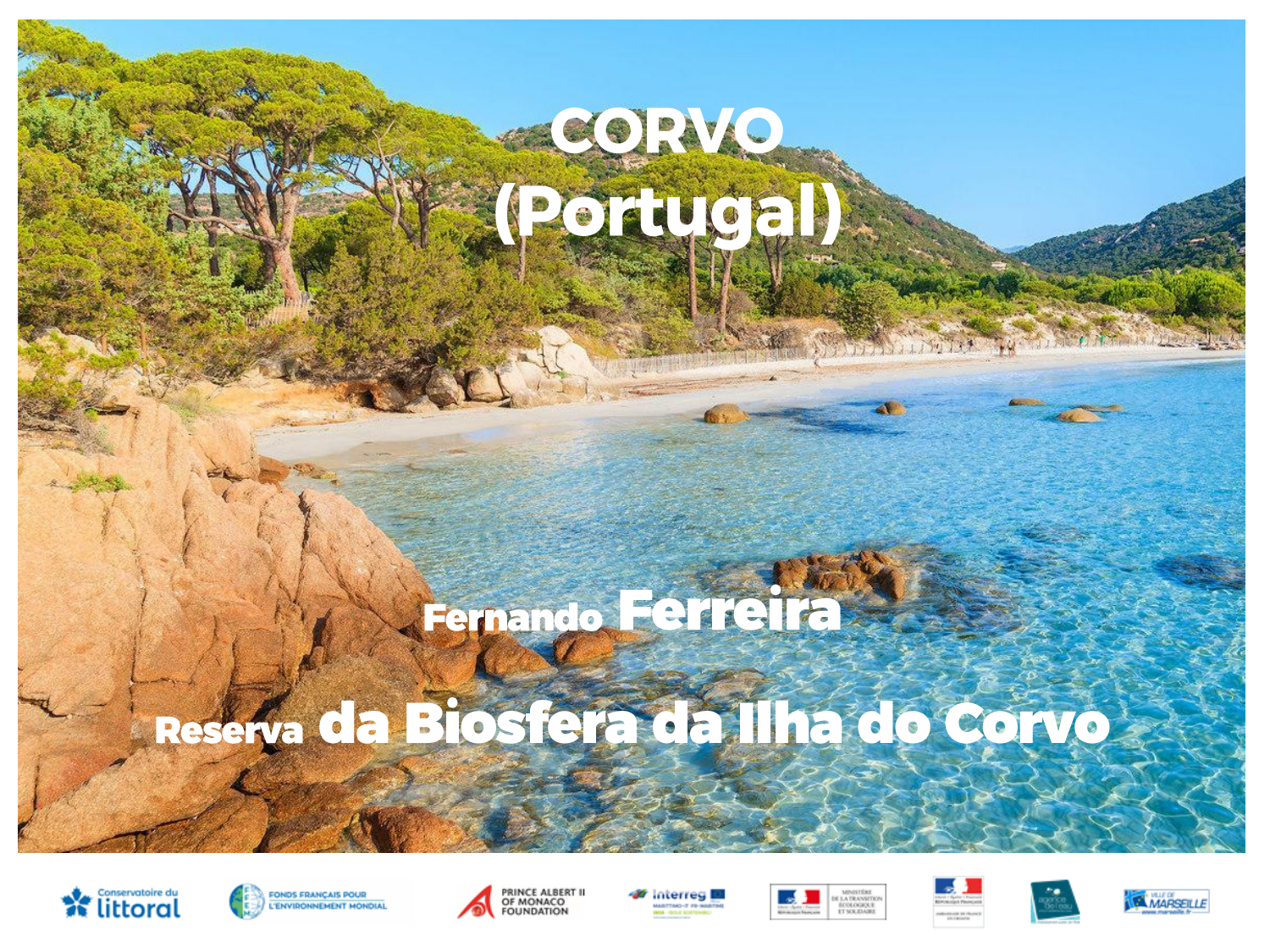**Corvo Island - Azores Sustainable Corvo Project** 

**COUNTRY: Portugal**

**INHABITANTS: 464 (2018)** 

**TOURISTS: 1467 (2018)**

**SPECIF STATUS: Core zone of the Corvo Biosphere Reserve**



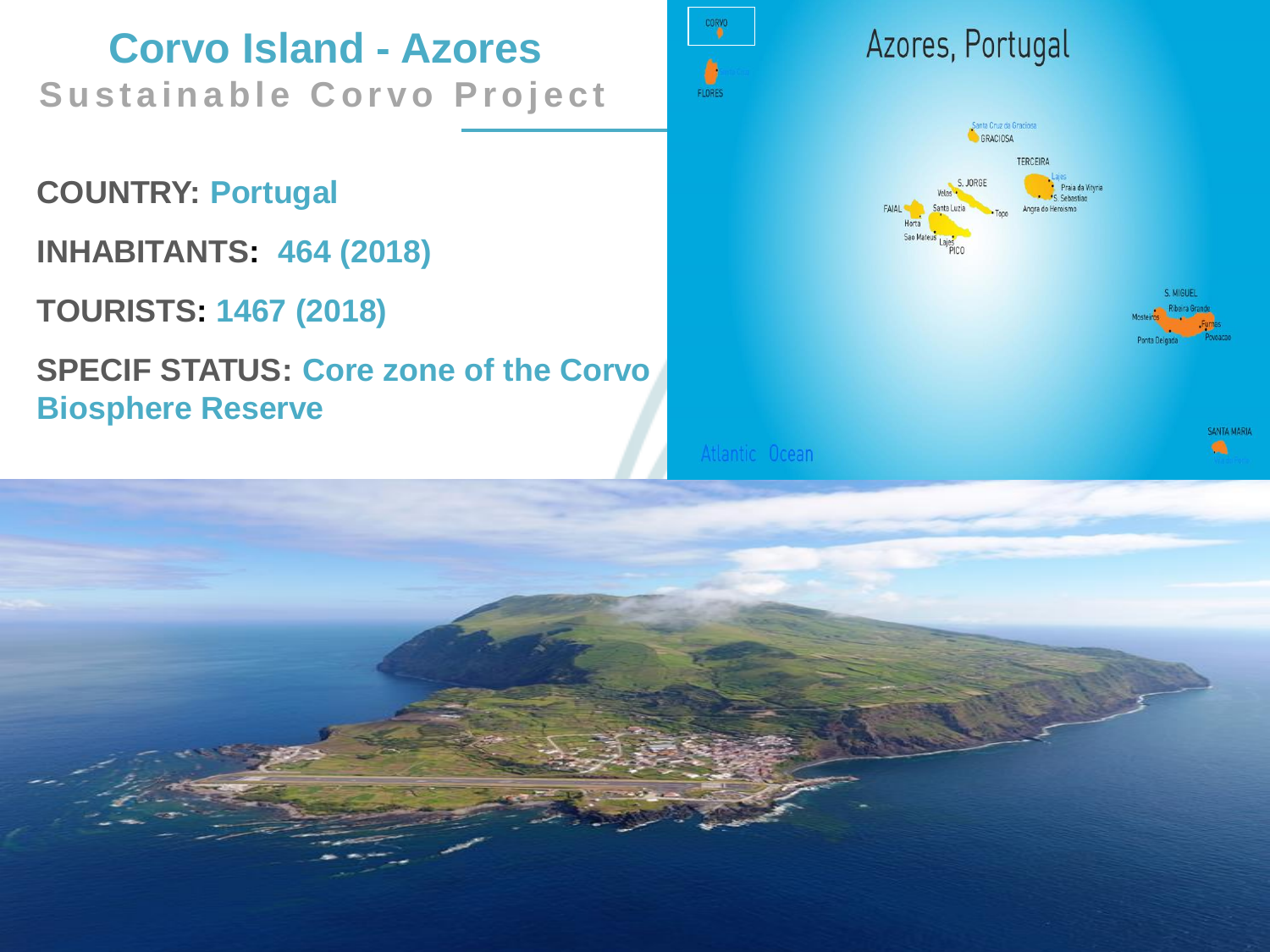#### **PROJECT / ACTION**

#### Brief description

#### **INITIATIVE/ ACTIVITY:**

**Corvo Island, classified as a Biosphere Reserve by UNESCO, has undertaken a pioneering renewable energy project aimed at installing solar panels and heat pumps in all dwellings with permanent occupancy.**

#### CÂMARA MUNICIPAL DO CORVO Valor da adjud € 583 232.17 EMPREITADA CORVO SUSTENTÁVEL - IMPLEMENTAÇÃO DOS SISTEMAS Prazo de execuci SOLARES E BOMBAS DE CALOR PARA AQUECIMENTO DE ÁGUAS RQUIANGRA, Arquitectura e **FAMEG** Engenharia Unipessoal, Lda

#### **PARTNERS / GOVERNANCE:**

- **.** EDA Azores Electricity company
	- . Regional government of the azores
	- . MIT Portugal
	- . IST Lisbon technical institute

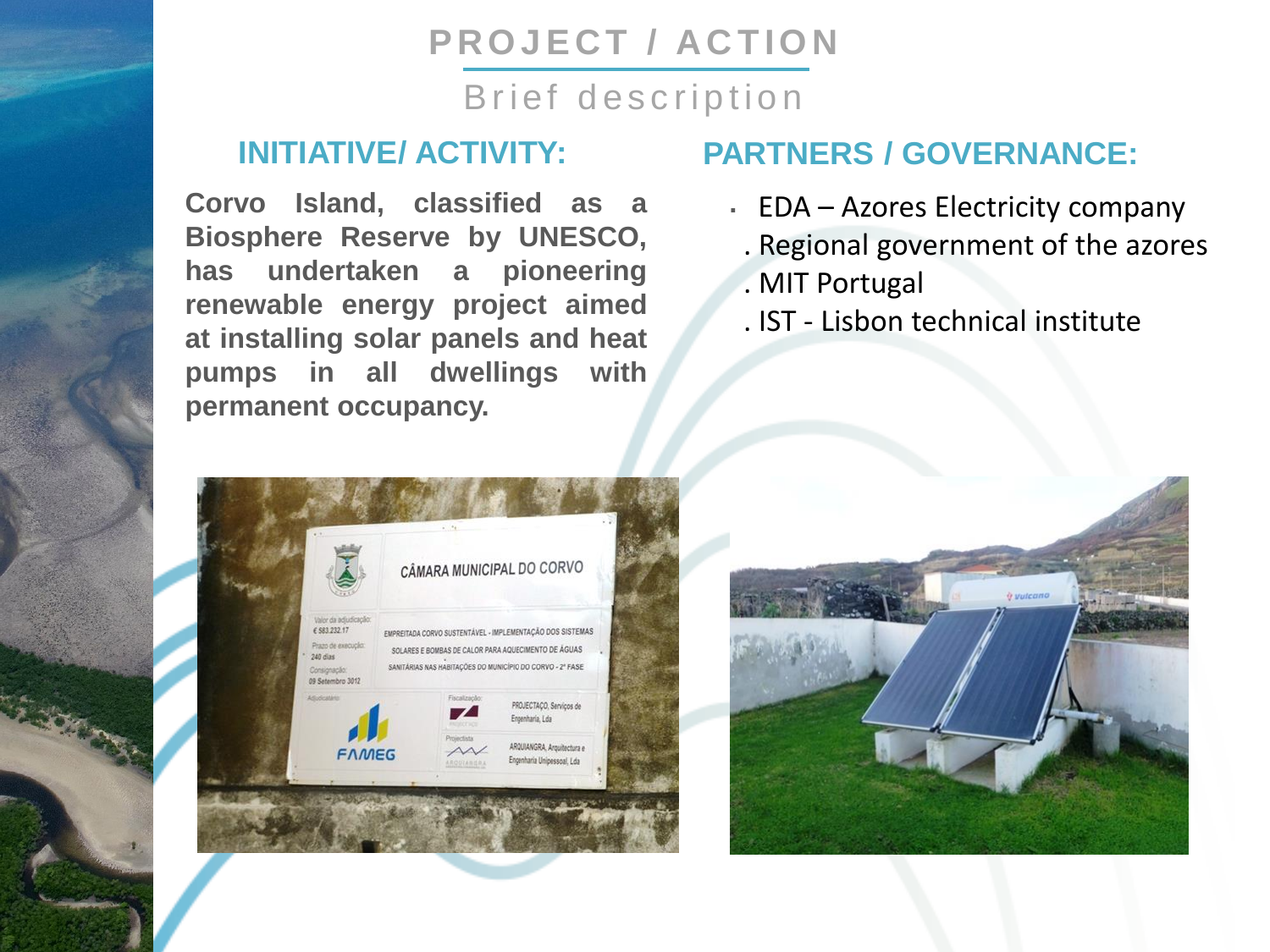**PROJECT / OUTPUTS** 

#### **MAJOR RESULTS:**

**Renewable penetration of electricity production by 70%;**

**Reduction of primary energy consumption by 25% (calculated according to IEA methodology);**

**Penetration of renewables in primary energy 25% (calculated according to IEA methodology).**



#### **CHALLENGES:**

**Renewable energy production solutions, namely wind and solar photovoltaic;**

**Intelligent electric grids for optimizing the production, distribution and end use of electricity;**

**Energy storage systems for network regulation and quality control and for energy transfer from no-load to full-time periods (flywheels, batteries, electric vehicles);**